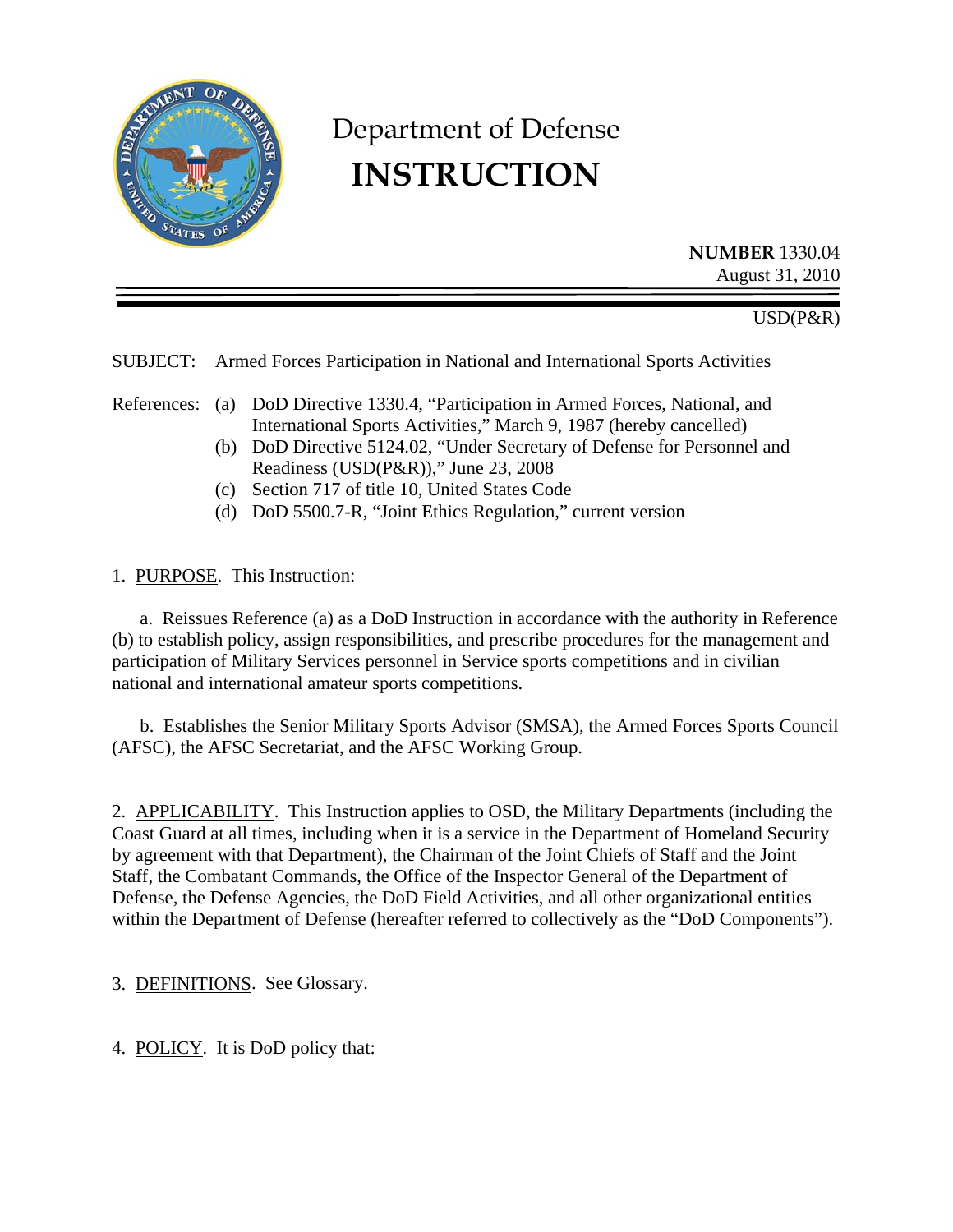a. The Military Services shall be appropriately represented at International Military Sports Council (CISM) activities and in civilian national and international amateur sports competitions.

 b. Pursuant to section 717 of title 10, United States Code (Reference (c)), Service members are permitted to train for, attend, and participate in civilian amateur competitions including the Pan-American Games, the Olympic Games, the Paralympic Games, and qualifying events and preparatory competition for those games. Service members may also train for, attend, and participate in other international amateur sports competitions, including qualifying events and preparations for those competitions, if the Secretary of State determines that the interests of the United States will be served by participation in those competitions.

 c. Subject to the limits established in Reference (c) and the availability of funds, the Department of Defense may fund the cost to train Service members for the competitions referenced in paragraph 4.b, as well as their attendance at and participation in those competitions. Expenses incurred for such purposes may not exceed the limitation established in Reference (c).

 d. When selected to represent the United States in nonmilitary national and international amateur sports competitions as part of a team that may include civilians, Service members, to the maximum extent feasible, shall be equipped, transported, and subsisted by the sponsoring agency (e.g., the United States Olympic Committee or national governing body (NGB)) responsible for the particular amateur sport in the same manner as the civilian members of the team.

 e. Only those sporting events conducted or sanctioned by the AFSC may use the Armed Forces Sports logo, call the event an Armed Forces event (e.g., Armed Forces Boxing Championship), or otherwise use the term "Armed Forces" when describing the event.

 f. All DoD personnel participating in national or international sports competitions are subject to the rules in DoD 5500.7-R (Reference (d), including, but not limited to, any awards received.

5. RESPONSIBILITIES. See Enclosure 1.

6. PROCEDURES. See Enclosure 2.

7. RELEASABILITY. UNLIMITED. This Instruction is approved for public release and is available on the DoD Issuances Website at http://www.dtic.mil/whs/directives.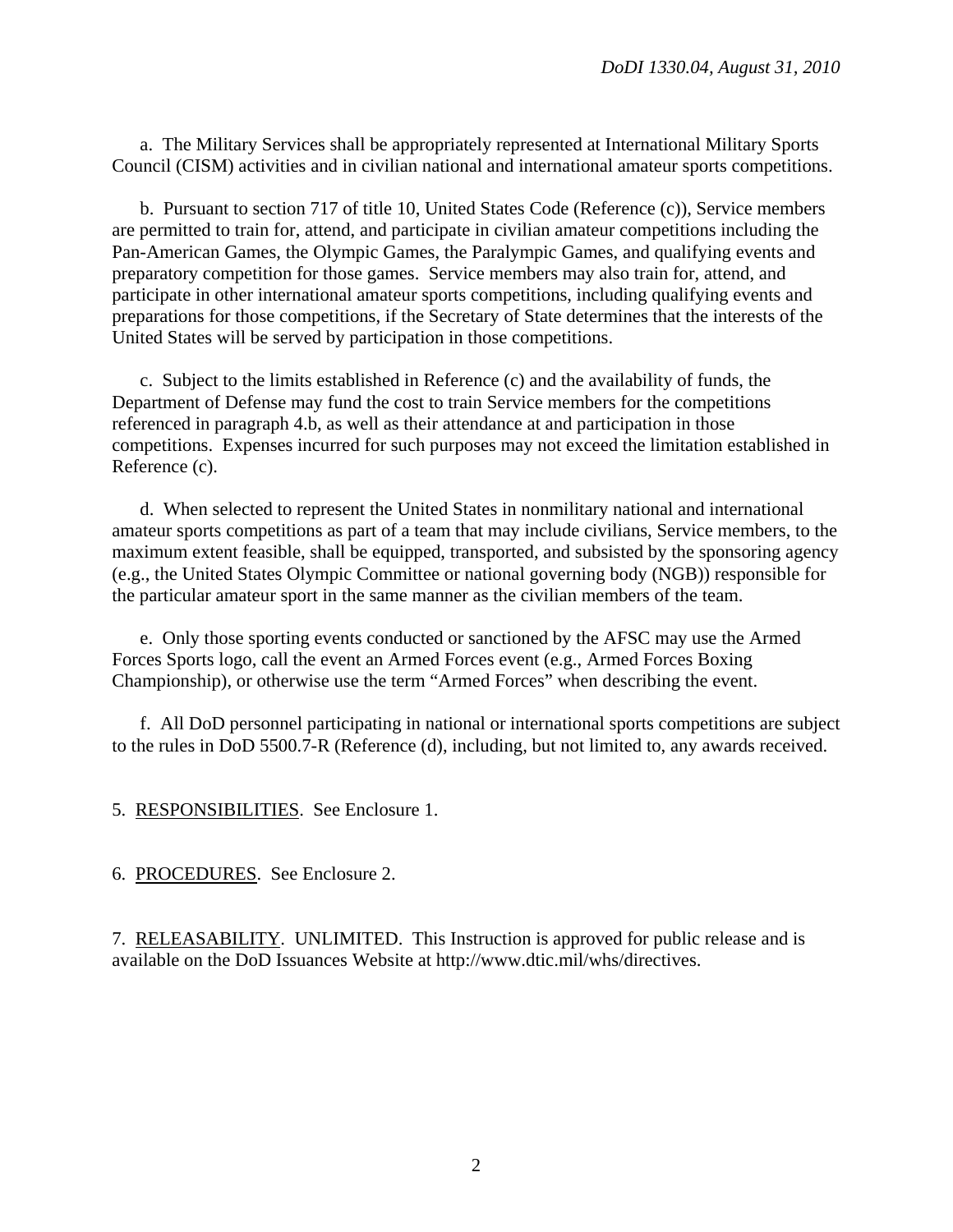8. EFFECTIVE DATE. This Instruction is effective upon its publication to the DoD Issuances Website.

Clippel L. Ruby

Under Secretary of Defense for Personnel and Readiness

Enclosures

 1. Responsibilities 2. Procedures **Glossary**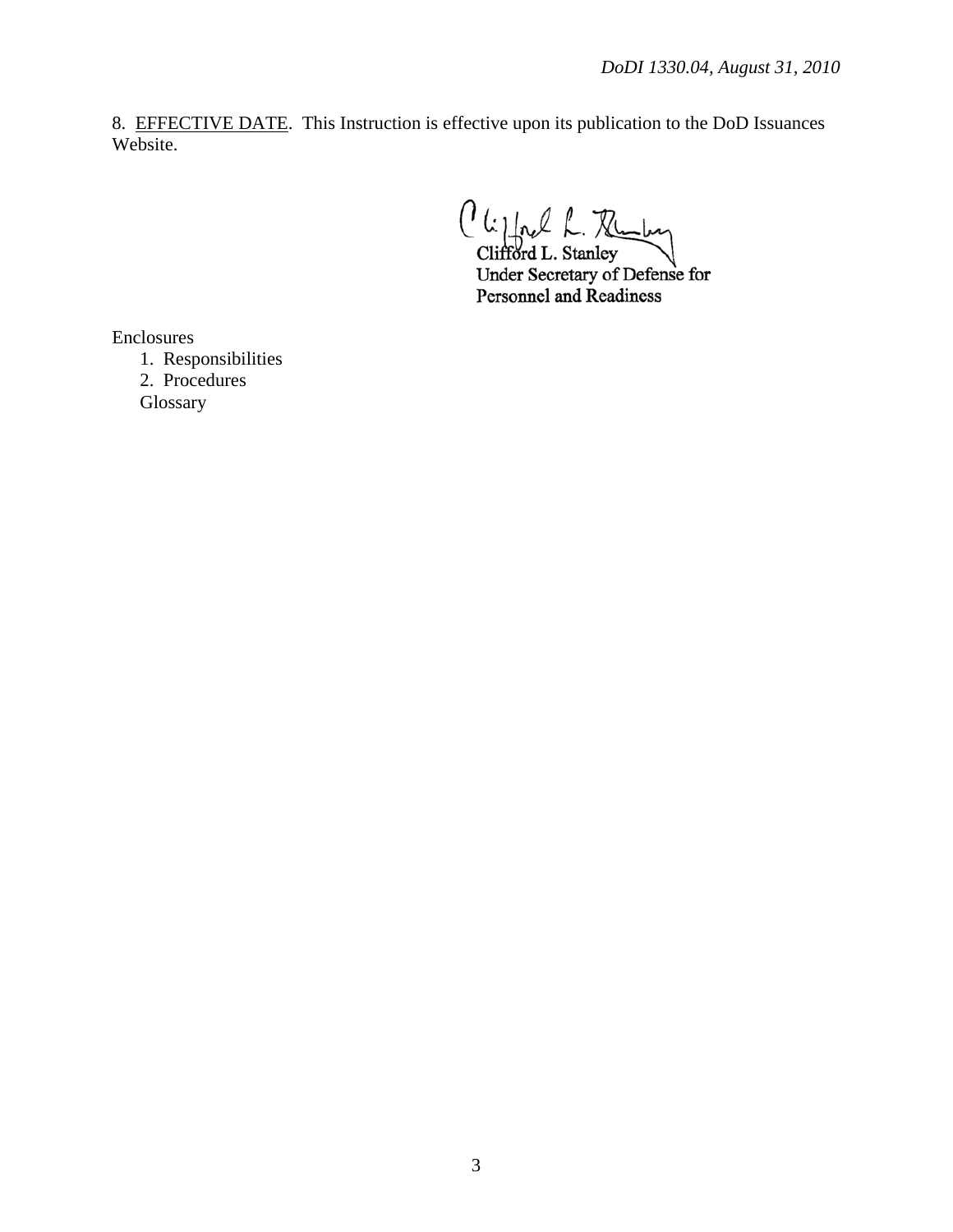## **TABLE OF CONTENTS**

| PRINCIPAL DEPUTY UNDER SECRETARY OF DEFENSE FOR PERSONNEL AND |  |
|---------------------------------------------------------------|--|
|                                                               |  |
|                                                               |  |
| ASSISTANT SECRETARY OF DEFENSE FOR PUBLIC AFFAIRS (ASD(PA)) 5 |  |
|                                                               |  |
|                                                               |  |
|                                                               |  |
|                                                               |  |
|                                                               |  |
|                                                               |  |
|                                                               |  |
|                                                               |  |
|                                                               |  |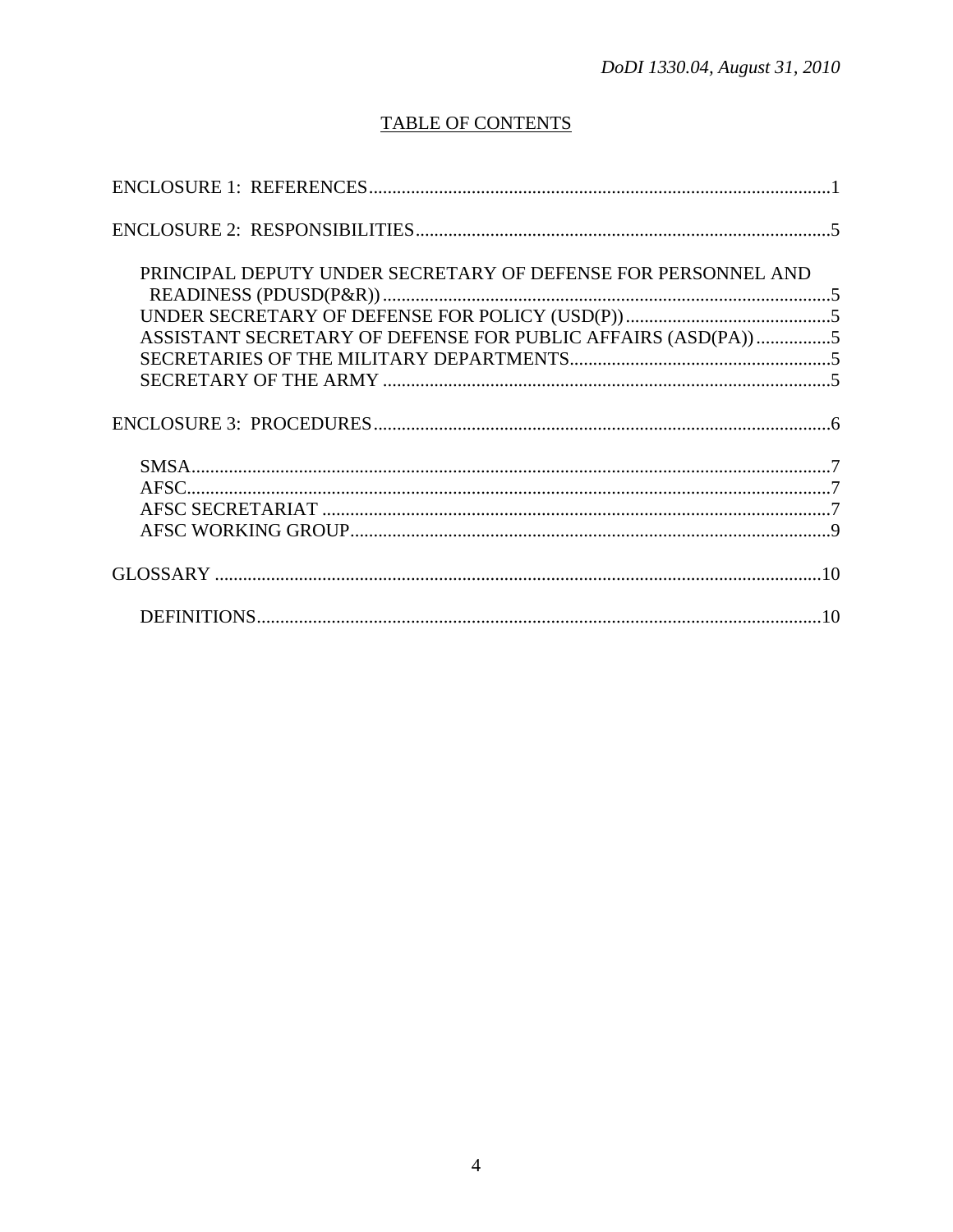## ENCLOSURE 1

## RESPONSIBILITIES

## 1. PRINCIPAL DEPUTY UNDER SECRETARY OF DEFENSE FOR PERSONNEL AND READINESS (PDUSD(P&R)). The PDUSD(P&R), under the authority, direction, and control of the Under Secretary of Defense for Personnel and Readiness, shall provide guidance and oversight concerning the participation of Service members in Armed Forces, national and international amateur sports competitions.

2. UNDER SECRETARY OF DEFENSE FOR POLICY (USD(P)). The USD(P), pursuant to Reference (c), shall consult with the Department of State (DoS) as to whether Service member participation in all international athletic sports competitions other than those specifically referred to in paragraph 4.b above the signature of this Instruction will serve the interests of the United States.

## 3. ASSISTANT SECRETARY OF DEFENSE FOR PUBLIC AFFAIRS (ASD(PA)). The ASD(PA) shall provide assistance to the AFSC to facilitate a free flow of news and information to the news media, the general public, and the Department of Defense concerning the participation of Service members in Armed Forces sports competitions and in civilian national and international amateur sports competitions.

4. SECRETARIES OF THE MILITARY DEPARTMENTS. The Secretaries of the Military Departments shall:

 a. Develop comprehensive sports programs based on specific needs and mission requirements that provide the opportunity for qualified Service members to prepare for and compete in authorized national and international amateur sports competitions on a voluntary basis.

 b. Designate their respective Service Morale, Welfare, and Recreation (MWR) Directors, or another representative, as a member of the AFSC.

 c. Initiate through the AFSC and the USD(P), request for DoS determination on participation in international sports competitions (excluding participation in the Pan American Games, the Olympic Games, and competitions and events of CISM or Interallied Confederation of Reserve Officers that DoS has approved) and for obtaining necessary travel clearances.

5. SECRETARY OF THE ARMY. The Secretary of the Army, in addition to the responsibilities in section 4 of this enclosure, shall provide administrative and logistical support to the AFSC Secretariat. This administrative and logistical support shall include staffing of the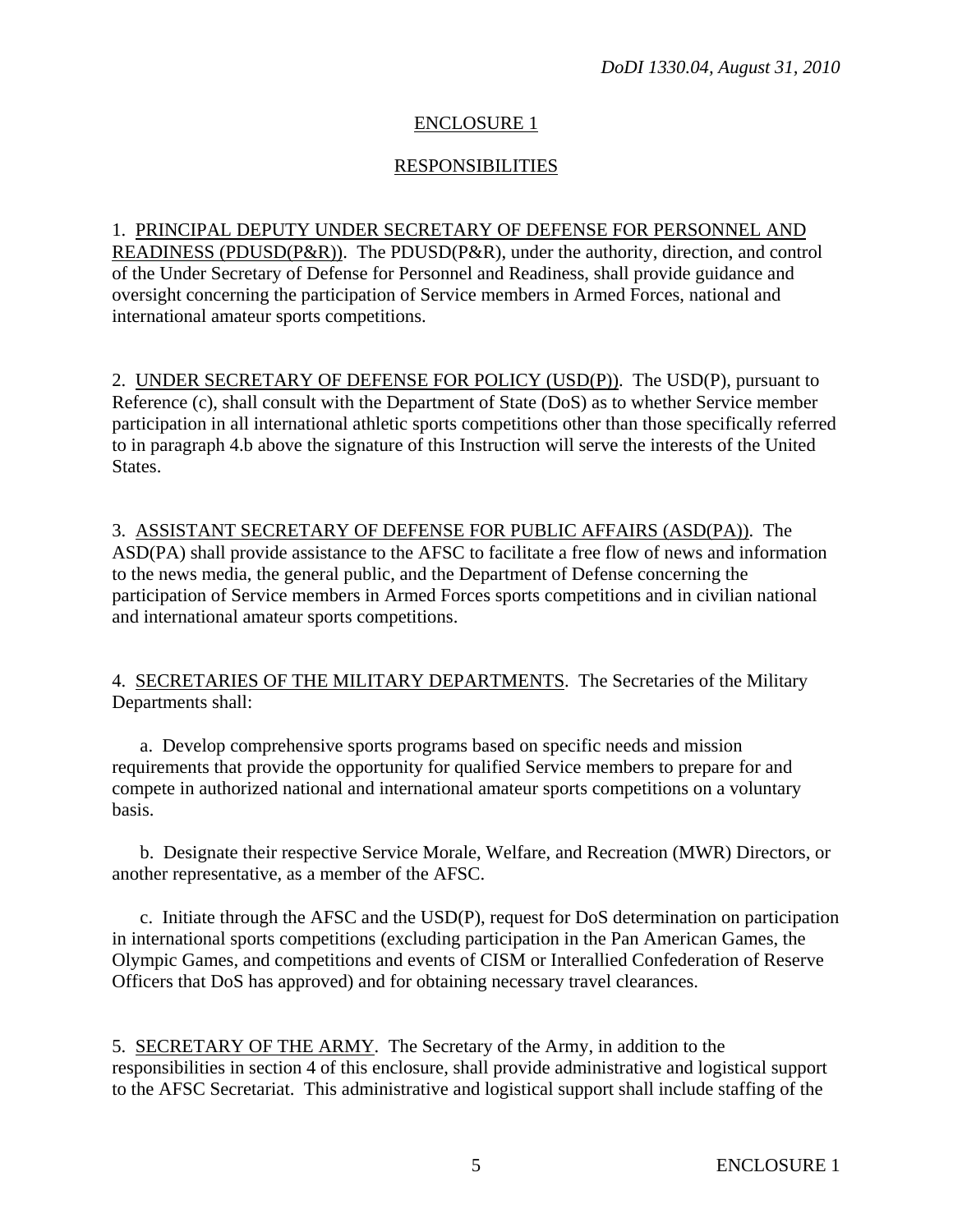AFSC Secretariat office to include office space, office equipment and supplies, and other services required in support of the operation and administration of the Armed Forces Sports Program. The Department of the Army shall exercise no independent program supervision in the execution of the operation and administration of the Armed Forces Sports Program, outside of its role as a member of the AFSC.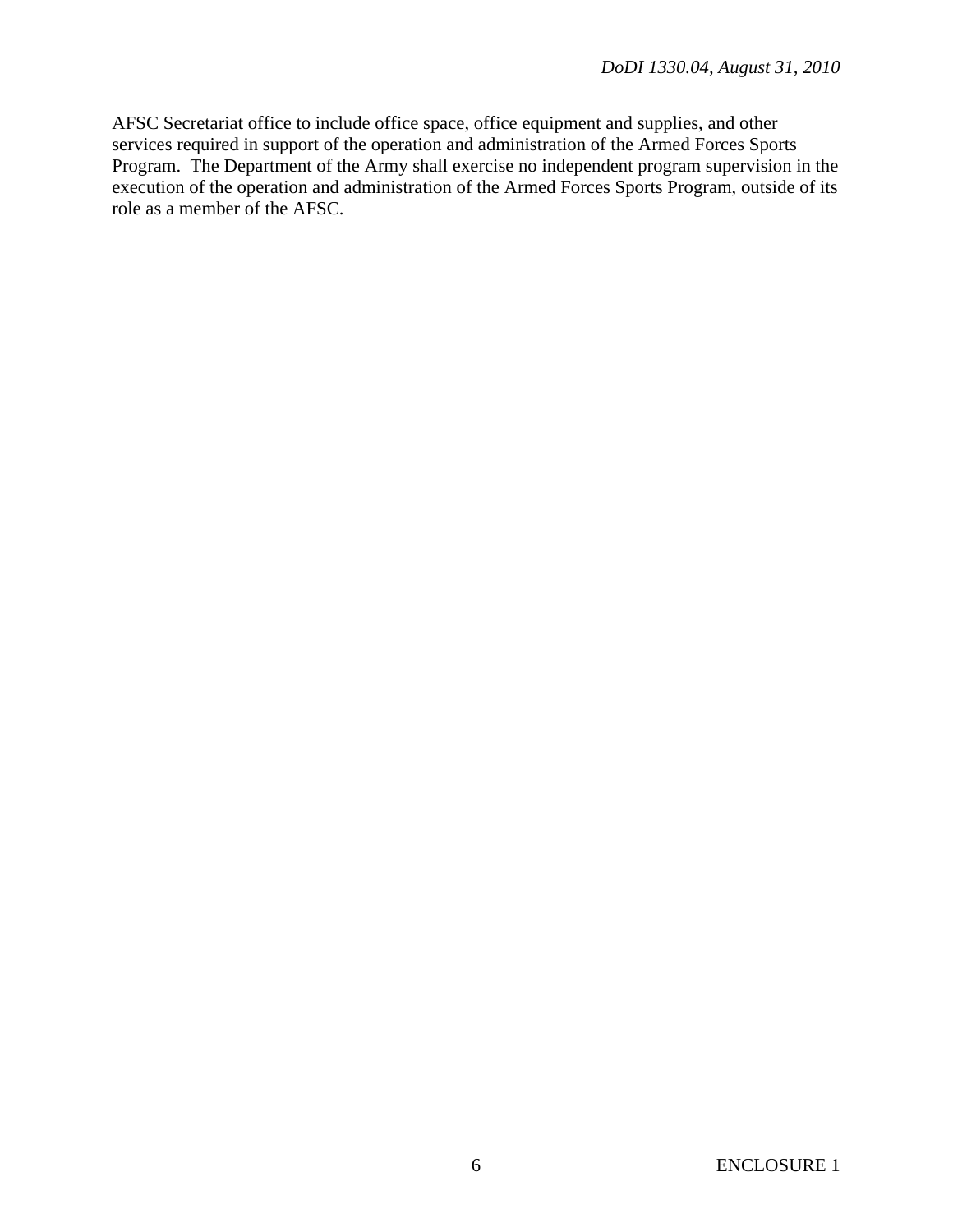#### ENCLOSURE 2

#### PROCEDURES

#### 1. The SMSA shall:

 a. Be a Service Personnel Chief (or his or her designated general or flag officer (G/FO)) assigned to a 4-year term (terminating at the completion of each Summer Olympiad) on a rotating basis in the following order: Marine Corps, Army, Air Force, and Navy.

 b. Make recommendations on requests from the AFSC to the USD(P) for participation in international sports competition and other international travel matters relating to the sports competitions requiring action from the OSD.

 c. Approve the selection of the CISM Chief of Delegation, who shall be an active duty G/FO.

d. Refer all matters requiring OSD coordination to PDUSD(P&R).

e. Submit comments to the  $\text{USD}(P\&R)$  on legislative matters affecting military sports activities that are of interest to the ASD(PA) and the respective Services.

 f. Review AFSC minutes to ensure compliance with DoD polices before submission to USD(P&R).

2. The AFSC shall:

 a. Comprise the MWR Directors of each of the Services or their designated representatives. The Chair of the AFSC shall rotate every 2 years on October 1 between the Service MWR Directors or their designated representatives in the following order: Navy, Air Force, Marine Corps, and Army.

 b. Determine the quadrennial apportionment among the Services for funding Service member participation in civilian national and international amateur sports competitions pursuant to Reference (c); advise the PDUSD(P&R) of the apportionment and any changes to it.

 c. Initiate requests through the SMSA to the USD(P) for DoS determinations as to whether participation in international sports competitions not specifically listed in paragraph 4.b. above the signature of this Instruction is in the best interests of the United States.

 d. Maintain frequent contact with the ASD(PA) concerning Service member participation in the Armed Forces Sports Program and provide appropriate information to that office for media release.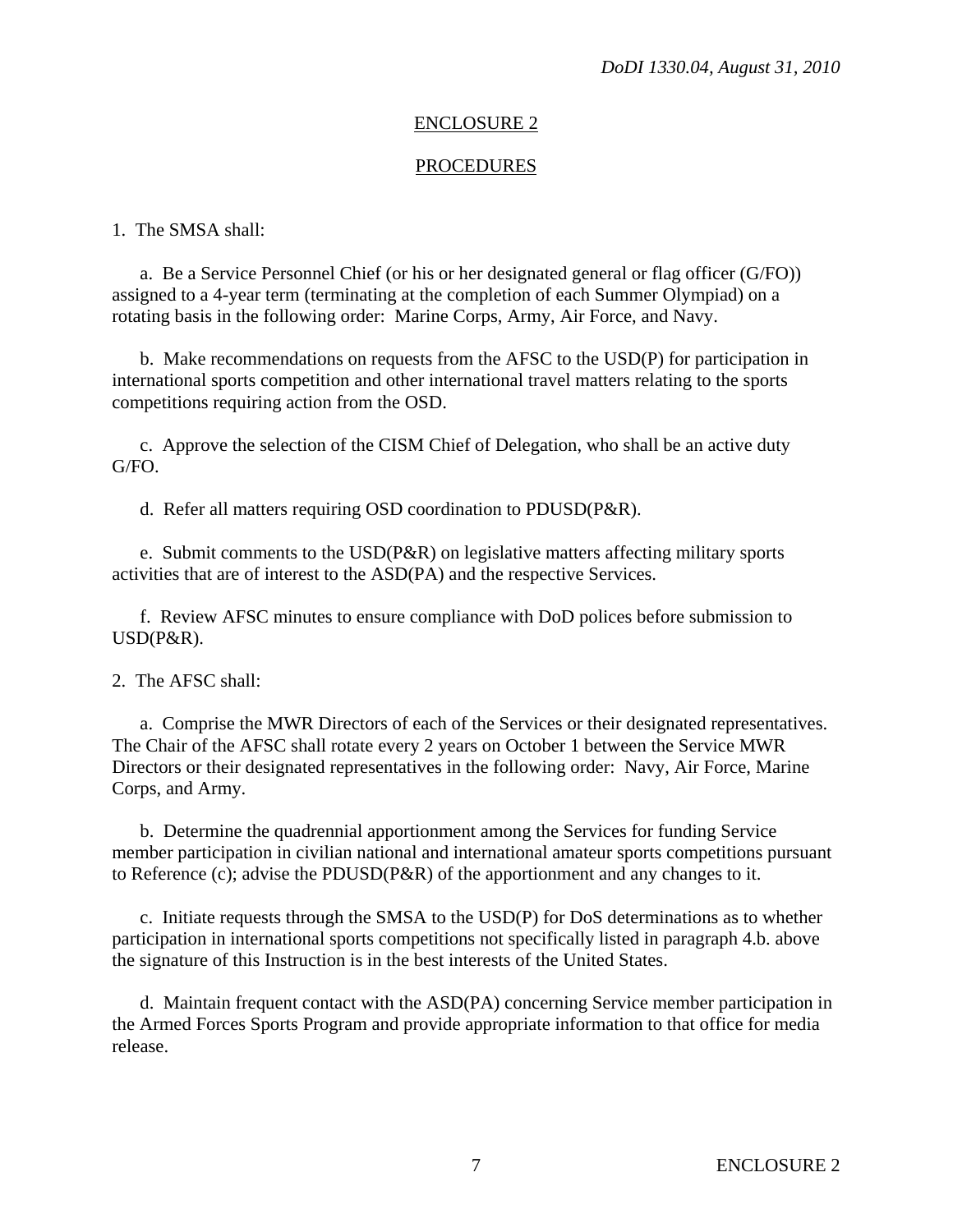e. Act for the Department of Defense on matters pertaining to sports events involving more than one Service.

 f. Approve the annual Armed Forces Sports Program championships and monitor all Service efforts in support of national and international sports activities. The host Service is responsible for planning and conducting Armed Forces Sports Program championships.

 g. Coordinate and maintain liaison with the appropriate sports organizations, federations, and NGBs on matters of mutual interest to the Military Departments and nominate Military Service representatives to those organizations, federations, and NGBs in compliance with Reference (d). Representatives may not participate in the day-to-day operations of the entity.

h. Nominate Service Representatives to:

 (1) Serve as DoD liaisons or representatives to the U.S. Olympic Committee, NGBs, and national and international sports organizations in cases where all the Services are not represented or when representation is limited by the national or international sports organization. The AFSC shall select a representative from among those recommended by the Services. (This provision does not preclude individual Service membership in sports organizations in support of the Services' respective programs; however, AFSC prior approval is required).

 (2) Serve as the Military Services Chief of Delegation to CISM. The length of the appointment will be at the pleasure of the AFSC.

- (3) Serve as a CISM committee or commission member.
- i. Meet quarterly or at the call of the Chair.

j. Determine funding support for Armed Forces Sports Programs as follows:

 (1) Specify the maximum funding that can be provided by each Service to support participation in international sports activities as authorized by Reference (c). The AFSC may allocate a part of such authorization for the conduct of joint specialized training and participation in international competitions.

 (2) Develop nonappropriated fund requirements for supplementary support to be considered by the Services.

3. The Office of the AFSC Secretariat shall:

 a. Receive direction from the AFSC in the discharge of AFSC responsibilities, primarily as staff administrator and coordinator.

b. Serve as the executive office for the AFSC.

c. Serve as the U.S. liaison to CISM.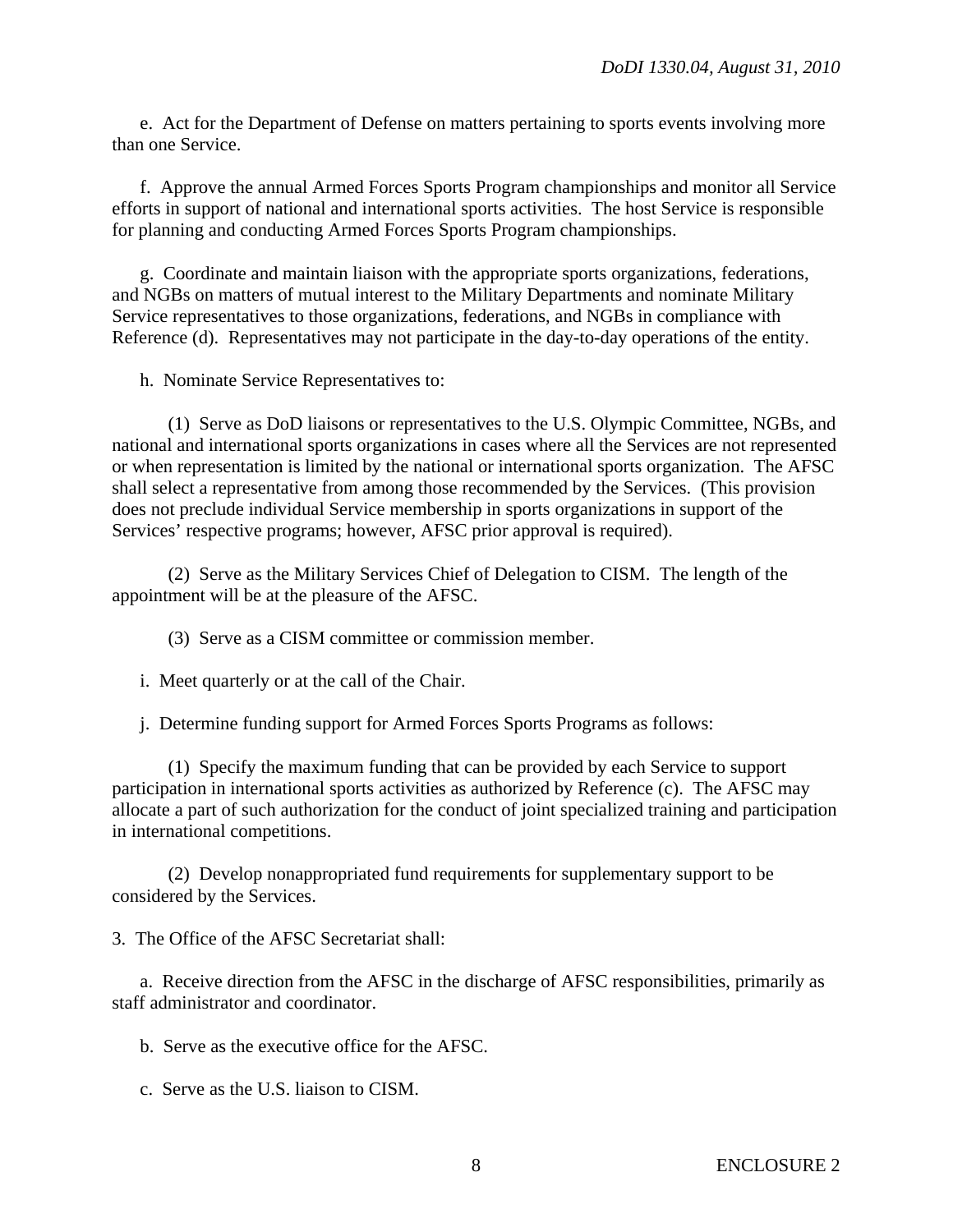d. Process travel clearances through the Aircraft and Personnel Automated Clearance System to obtain country, theater, and special area clearances for Service members participating in CISM events.

 e. Receive and process requests from foreign CISM Chiefs of Delegation for U.S. military coaching assistance.

f. Coordinate with the DoS and other governmental agencies and national sports organizations regarding sports tours and clinics in foreign countries that involve Service member participation.

 g. Serve as a contact point for the Department of Defense and its components on matters pertaining to the Armed Forces Sports Program.

 h. Refer AFSC matters requiring OSD coordination through the SMSA to the PDUSD(P&R).

 i. Submit, through the SMSA to the PDUSD(P&R), comments on legislative matters affecting military sports activities that are of interest to the Department of Defense.

 j. Publicize Service member participation in programs, including the Olympic Games, by providing informational material to the ASD(PA) and the respective Services.

 k. Provide agenda, meeting minutes, reports, and other administrative support as may be required.

 l. Transmit AFSC minutes to the SMSA for review to ensure compliance with DoD policy before submission to the PDUSD(P&R).

4. The AFSC Working Group shall perform such duties as directed by the AFSC. Each Service shall designate a representative to the AFSC Working Group. The Chair of the AFSC Working Group shall be from the same Service as the Chair of AFSC and shall serve the same 2-year term of office as the AFSC Chair. Both Chairs will rotate among the Services in the following order: Navy, Air Force, Marine Corps, and Army.